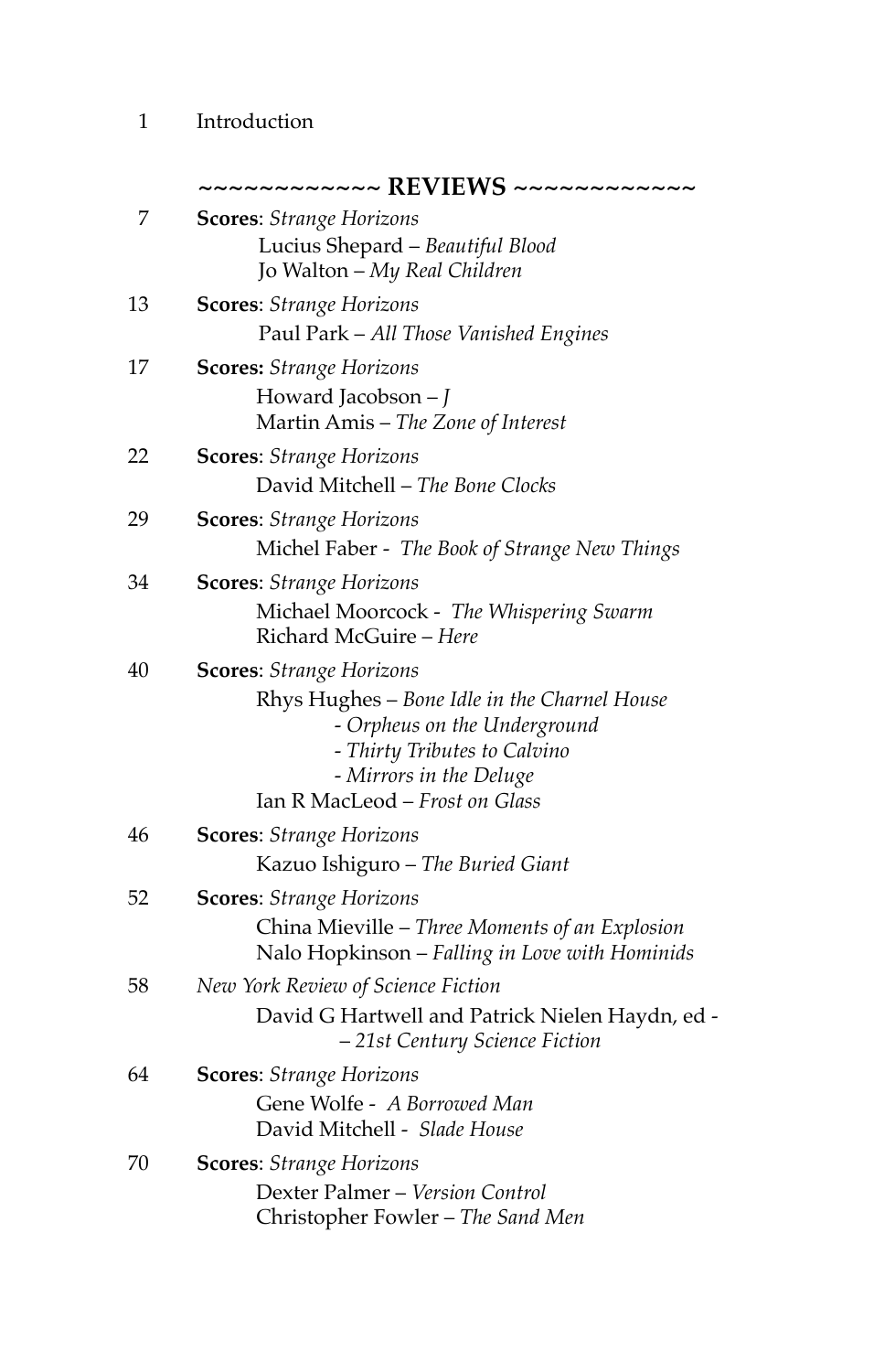| 74  | <b>Scores:</b> Strange Horizons                                             |
|-----|-----------------------------------------------------------------------------|
|     | Ali Shaw - The Trees                                                        |
|     | Reif Larsen - I Am Radar                                                    |
|     | Brian Everson - A Collapse of Horses                                        |
| 81  | <b>Scores:</b> Strange Horizons                                             |
|     | Ada Palmer - Too Like the Lightning                                         |
|     | Emma Green - The Many Selves of Katherine North                             |
| 87  | <b>Scores:</b> Strange Horizons                                             |
|     | Ariel S Winter - Barren Cove                                                |
|     | Tom Gauld - Mooncop                                                         |
|     | Nina Allan - The Race                                                       |
| 93  | <b>Scores:</b> Strange Horizons                                             |
|     | Colson Whitehead - The Underground Railroad<br>Alastair Reynolds - Revenger |
| 98  | <b>Scores:</b> Strange Horizons                                             |
|     | Jonathan Lethem - A Gambler's Anatomy                                       |
|     | Robert Irwin - Wonders Will Never Cease                                     |
| 104 | <b>Scores:</b> Strange Horizons                                             |
|     | Ellen Klages - Passing Strange                                              |
|     | Kameron Hurley - The Stars Are Legion                                       |
| 111 | <b>Scores:</b> Strange Horizons                                             |
|     | Kim Stanley Robinson - New York 2140                                        |
|     | Ada Palmer - Seven Surrenders                                               |
| 117 | <b>Scores:</b> Strange Horizons                                             |
|     | John Kessel - The Moon and the Other                                        |
|     | Paul La Farge - The Night Ocean                                             |
| 122 | <b>Scores:</b> Strange Horizons                                             |
|     | John Crowley – Ka: Dan Oakley in the Ruin of Ymr                            |
|     | Philip Pullman - La Belle Sauvage                                           |
| 130 | New York Review of Science Fiction                                          |
|     | Wade Roush, ed - Twelve Tomorrows                                           |
| 133 | New York Review of Science Fiction                                          |
|     | Steven Erkison -                                                            |
|     | - Rejoice, a Knife to the Heart: a Novel of First Contact                   |
| 139 | <b>Scores:</b> Strange Horizons                                             |
|     | Maria Dahvana Headley - The Mere Wife                                       |
| 146 | <b>Scores:</b> Strange Horizons                                             |
|     |                                                                             |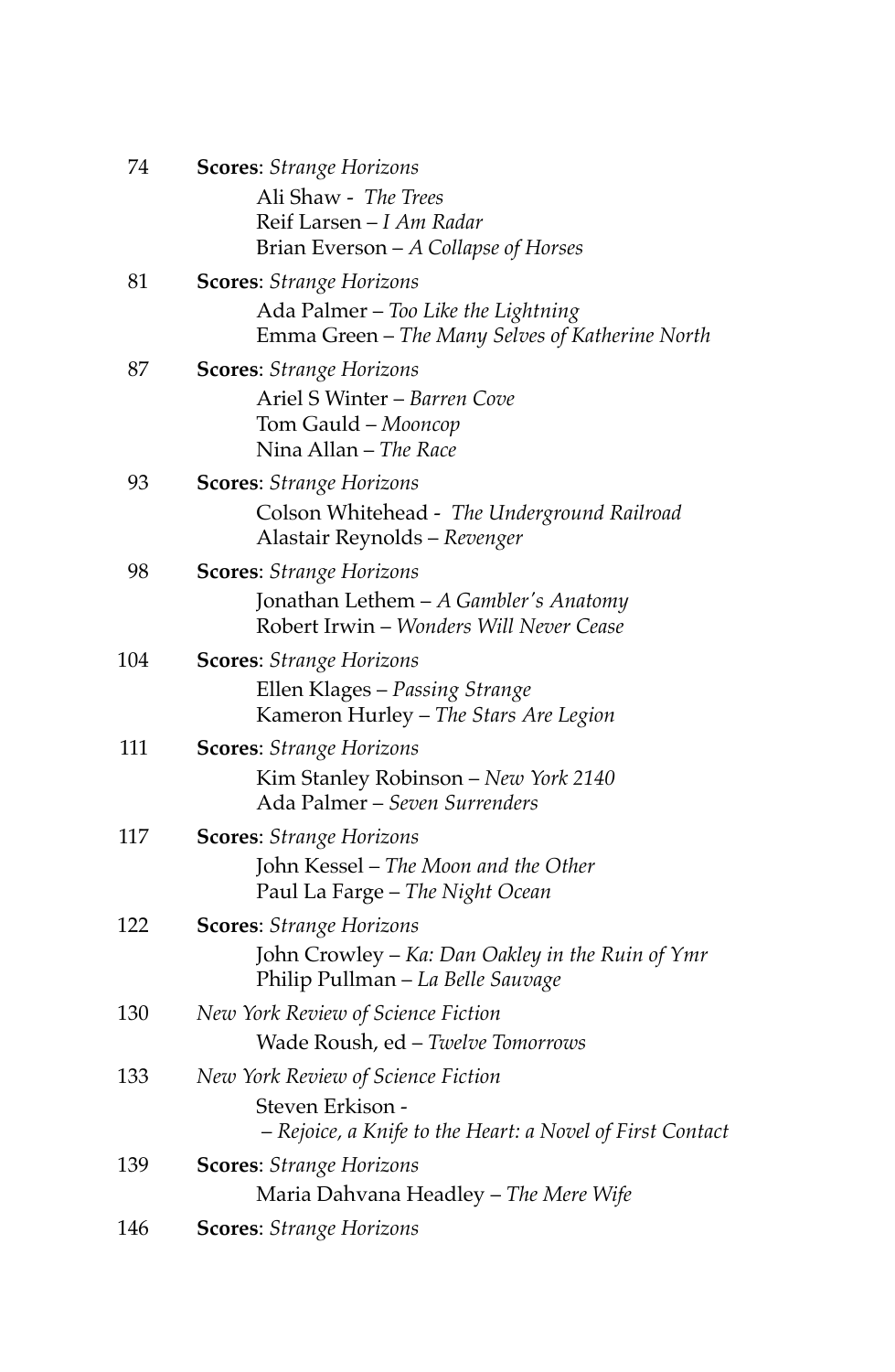#### Roberto Bolaño – *The Spirit of Science Fiction*

## **~~~~~~~~~~ PASSING NOTES ~~~~~~~~~~**

- 157 John Sladek
- 159 Kit Reed
- 162 Helen Nicholls
- 163 David G Hartwell
- 165 Gene Wolfe

#### **~~~~~~~~~~~ NONFICTION ~~~~~~~~~~**

- 171 Fantastika; or, The Sacred Grove
- 178 The Mysterious Stranger
- 187 Mysterious Strangers: A Conversation with John Crowley
- 198 An Introduction to *A Fire Across the Deep* by Vernor Vinge
- 203 An Introduction to *Rendezvous with Rama* by Arthur C Clarke

## **~~~~~~ FILMS AND TELEVISION ~~~~~**

| 213 | Die Stadt ohne Juden (1926) |  |
|-----|-----------------------------|--|
|-----|-----------------------------|--|

- 214 *Just Imagine (1930)*
- 217 *The Invisible Man (1933)*
- 218 *The Bride of Frankenstein (1935)*
- 221 *The Silent Village (1943)*
- 222 *The World, The Flesh and the Devil (1959)*
- 224 *La Jetée (1962)*
- 228 *The Year of the Sex Olympics (1968)*
- 232 *The Last Wave (1977)*
- 236 *The Serpent's Egg (1977)*
- 238 *The Dead Zone (1983)*
- 242 *Edge of Darkness (1985)*
- 246 *Near Dark (1987)*
- 247 *RoboCop (1987)*
- 249 *Miracle Mile (1988)*
- 251 *Until the End of the World (1991)*
- 258 *Groundhog Day (1993)*
- 260 *Millennium (1996-1999)*
- 262 *The Fifth Element (1997)*
- 265 *Galaxy Quest (1999)*
- 268 *Bicentennial Man (1999)*